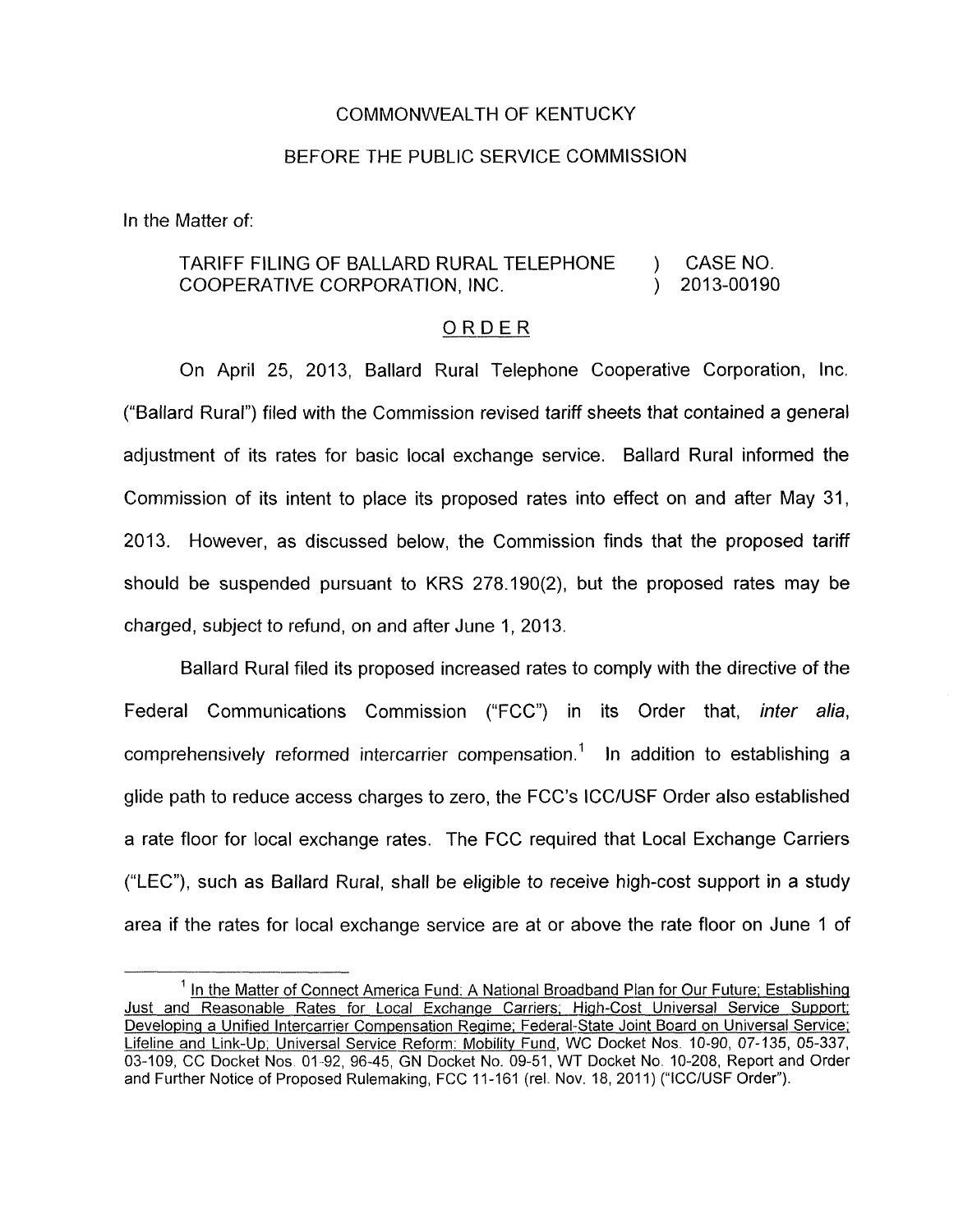every subsequent year.<sup>2</sup> Failure to meet the rate floor will result in forfeiture of the high cost support that the carrier would have otherwise received for that year.<sup>3</sup>

The Commission, in the past, has held that a general adjustment in rates cannot be made simply through a tariff filing.<sup>4</sup> A utility must file an application that complies with the filing requirements of 807 KAR 5:001, Section 16, which, *inter alia*, requires that certain financial information be filed with the Commission and notice be given to customers. Ballard Rural's tariff filing seeking to raise local exchange rates is a general adjustment in rates and, therefore, an application for a general adjustment in rates must be filed pursuant to 807 KAR 5:001, Section 16. Ballard Rural must comply with the requirements found in 807 KAR 5:001, Section 16. Ballard Rural's tariff filing does not comply with this regulation and cannot be put into effect on the proposed effective date.

The Commission is cognizant that Ballard Rural's ability to receive high-cost loop support will be jeopardized if its rates for basic local exchange service are not at or above the \$14.00 rate floor mandated in the ICC/USF. Therefore, the Commission will only suspend the proposed rates for one day and allow them to go into effect on June 1, 2013, subject to refund. The Commission also acknowledges the mandatory and the time-sensitive nature of the FCC's rate floor, and that all of the information specified in 807 KAR 5:001, Section 16, may not be necessary to support an increase in basic local exchange rates under these circumstances.

<sup>47</sup> C F.R. *5* 54.318 *High-cost* support; *limitations* on *high-cost* support 2

*ICC/USF* Order *at* **99** 133, 238-240.

<sup>&</sup>lt;sup>4</sup> See, Case No. 2004-00459, The Application of Louisville Gas and Electric Company for *Approval of New Rate Tariffs Containing a Mechanism for the Pass-Through of MISO-Related Revenue*  and Costs Not Already Included in Existing Base Rates (Ky. PSC Apr. 15, 2004).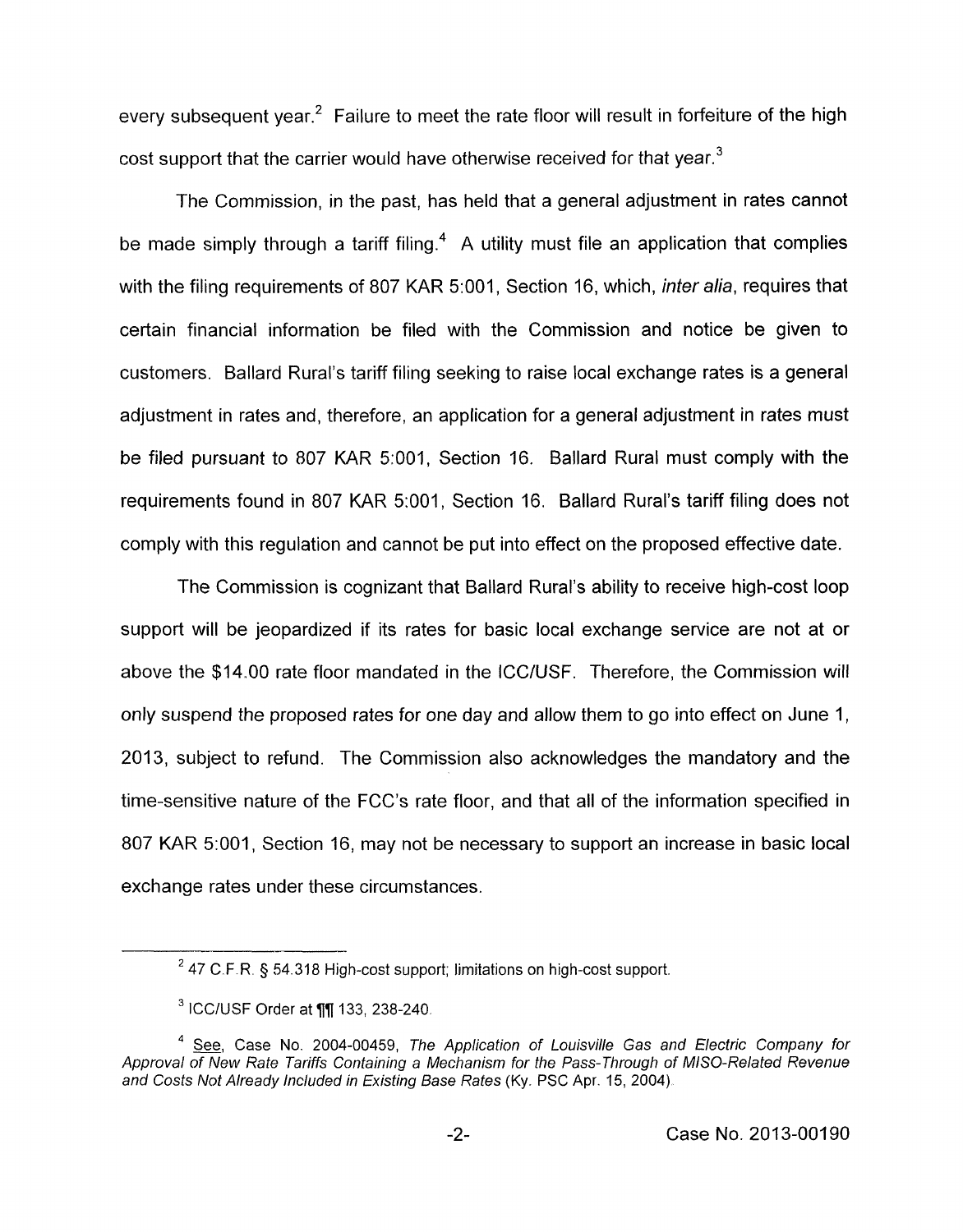At the very least, the Commission will require that Ballard Rural file the information required in 807 KAR 5:001, Section 16(1)(a)(1), (1)(b)(4), (1)(b)(6), (3)(b)(1),  $(4)$ ,  $(6)$ ,  $(9)(a)$ ,  $(9)(d)$ ,  $(9)(f)$ ,  $(9)(h)$ , and  $(10)$ . Except as required above, Ballard Rural may request a deviation, pursuant to 807 KAR 5:001, Section 16(15), from the other requirements of 807 KAR 5:001, Section 16.

Based on the foregoing, IT IS THEREFORE ORDERED that:

1. Ballard Rural's proposed rates for its basic local exchange service are suspended for one day from the effective date of May 31, 2013, and will be effective subject to refund on June 1, 2013.

2. Within ten days of the date of this Order, Ballard Rural shall file with the Commission an application to support its proposed tariff to increase rates for local exchange service. The application shall comply with 807 KAR 5:001, Section 16, except for any waivers that may be granted or requirements other than those specified in the findings above.

3. The application shall also contain:

a. The estimated annual revenue to be received from High Cost Loop Support beginning July 1, 2013.

b. The estimated annual revenue to be lost due to adjustment of terminating access rates effective July 1, 2013.

c. The total estimated annual revenue (increase or decrease) to be generated by the tariff changes. Include a breakout for each service or category of service to show changes in revenue.

-3- Case No. 2013-00190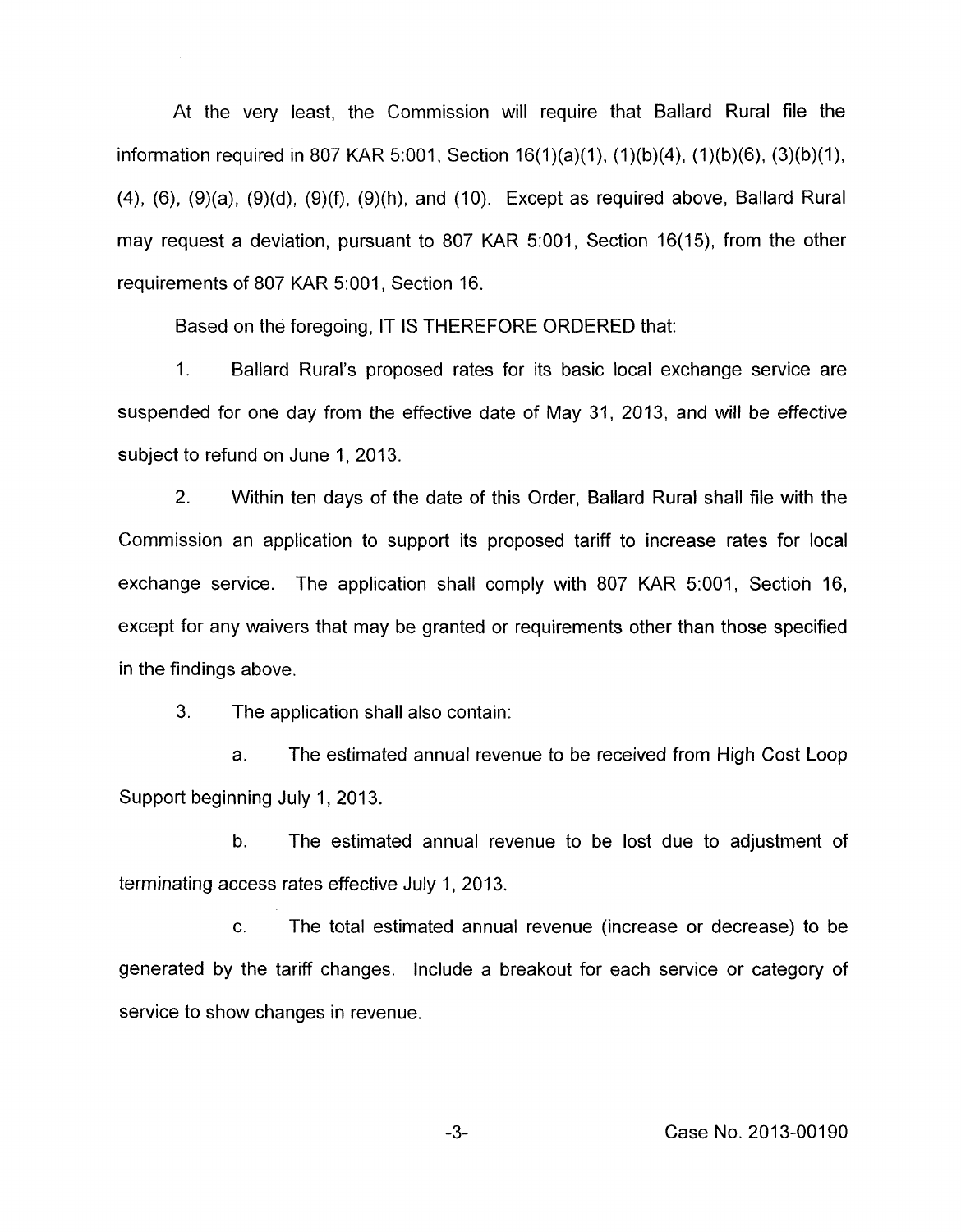d. Historical and projected line counts and the effects of any line changes on the company.

e. Historical and projected federal universal service support and its effects on the company.

f. A narrative of any other circumstances that justify or support the proposed rate changes.

> By the Commission ENTERED Ā MAY 29 2013 **KENTUCKY PUBLIC<br>ERVICE COMMISSION**

 $\Delta$ **ATTES Difector** Executi ve i

Case No. 2013-00190